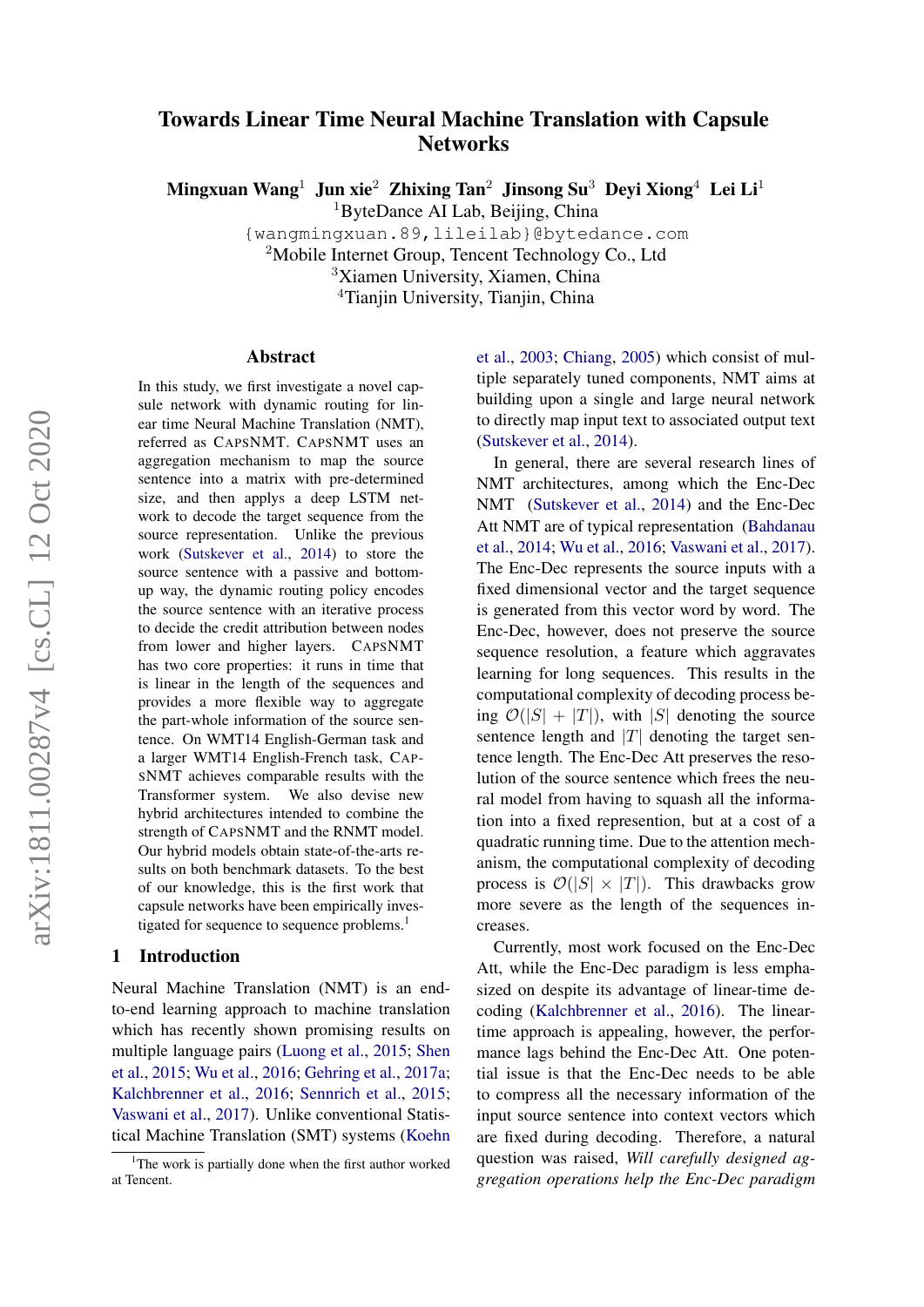*to achieve the best performance?*

In recent promising work of capsule network, a dynamic routing policy is proposed and proven to effective [\(Sabour et al.,](#page-8-10) [2017;](#page-8-10) [Zhao et al.,](#page-9-1) [2018;](#page-9-1) [Gong et al.,](#page-8-11) [2018\)](#page-8-11). Following a similar spirit to use this technique, we present CAPSNMT, which is characterized by capsule encoder to address the drawbacks of the conventional linear-time approaches. The capsule encoder processes the attractive potential to address the aggregation issue, and then introduces an iterative routing policy to decide the credit attribution between nodes from lower (child) and higher (parent) layers. Three strategies are also proposed to stabilize the dynamic routing process. We empirically verify CAPSNMT on WMT14 English-German task and a larger WMT14 English-French task. CAPSNMT achieves comparable results with the state-of-theart Transformer systems. Our contributions can be summrized as follows:

- We propose a sophisticated designed lineartime CAPSNMT which achieved comparable results with the Transformer framework. To the best of our knowledge, CAPSNMT is the first work that capsule networks have been empirically investigated for sequenceto-sequence problems.
- We propose several techniques to stabilize the dynamic routing process. We believe that these technique should always be employed by capsule networks for the best performance.

# 2 Linear Time Neural Machine **Translation**

From the perspective of machine learning, the task of linear-time translation can be formalized as learning the conditional distribution  $p(\mathbf{y}|\mathbf{x})$  of a target sentence (translation) y given a source sentence x. Figure [1](#page-1-0) gives the framework of our proposed linear time NMT with capsule encoder, which mainly consists of two components: a constant encoder that represents the input source sentence with a fixed-number of vectors, and a decoder which leverages these vectors to generate the target-side translation. Please note that due to the fixed-dimension representation of encoder, the time complexity of our model could be linear in the number of source words.

<span id="page-1-0"></span>

Figure 1: CAPSNMT:Linear time neural machine translation with capsule encoder

Constant Encoder with Aggregation Layers Given the input source sentence  $x =$  $x_1, x_2 \cdots, x_L$ , Then, we introduce capsule networks to transfer

$$
\mathbf{X} = [\mathbf{x}_1, \mathbf{x}_2, \cdots, \mathbf{x}_L] \in \mathbb{R}^{L \times d_x}.
$$

The goal of the constant encoder is to transfer the inputs  $\mathbf{X} \in \mathbb{R}^{L \times d_v}$  into a pre-determined size representation

$$
\mathbf{C} = [\mathbf{c}_1, \mathbf{c}_2, \cdots, \mathbf{c}_M] \in \mathbb{R}^{M \times d_c}.
$$

where  $M < L$  is the pre-determined size of the encoder output, and  $d_c$  is the dimension of the hidden states.

We first introduce a bi-directional LSTM (BiL-STM) as the primary-capsule layer to incorporate forward and backward context information of the input sentence:

$$
\overrightarrow{\mathbf{h}_t} = \overrightarrow{\mathbf{LSTM}}(\mathbf{h}_{t-1}, \mathbf{x}_t)
$$
\n
$$
\overleftarrow{\mathbf{h}_t} = \overleftarrow{\mathbf{LSTM}}(\mathbf{h}_{t+1}, \mathbf{x}_t)
$$
\n
$$
\mathbf{h}_t = [\overrightarrow{\mathbf{h}_t}, \overleftarrow{\mathbf{h}_t}]
$$
\n(1)

Here we produce the sentence-level encoding  $h_t$ of word  $\mathbf{x}_t$  by concatenating the forward  $\overrightarrow{h_t}$  and backward output vector  $\overleftarrow{h_t}$ . Thus, the output of BiLSTM encoder are a sequence of vectors  $H =$  $[\mathbf{h}_1, \mathbf{h}_2, \cdots, \mathbf{h}_L]$  corresponding to the input sequence.

On the top of the BiLSTM, we introduce several aggregation layers to map the variable-length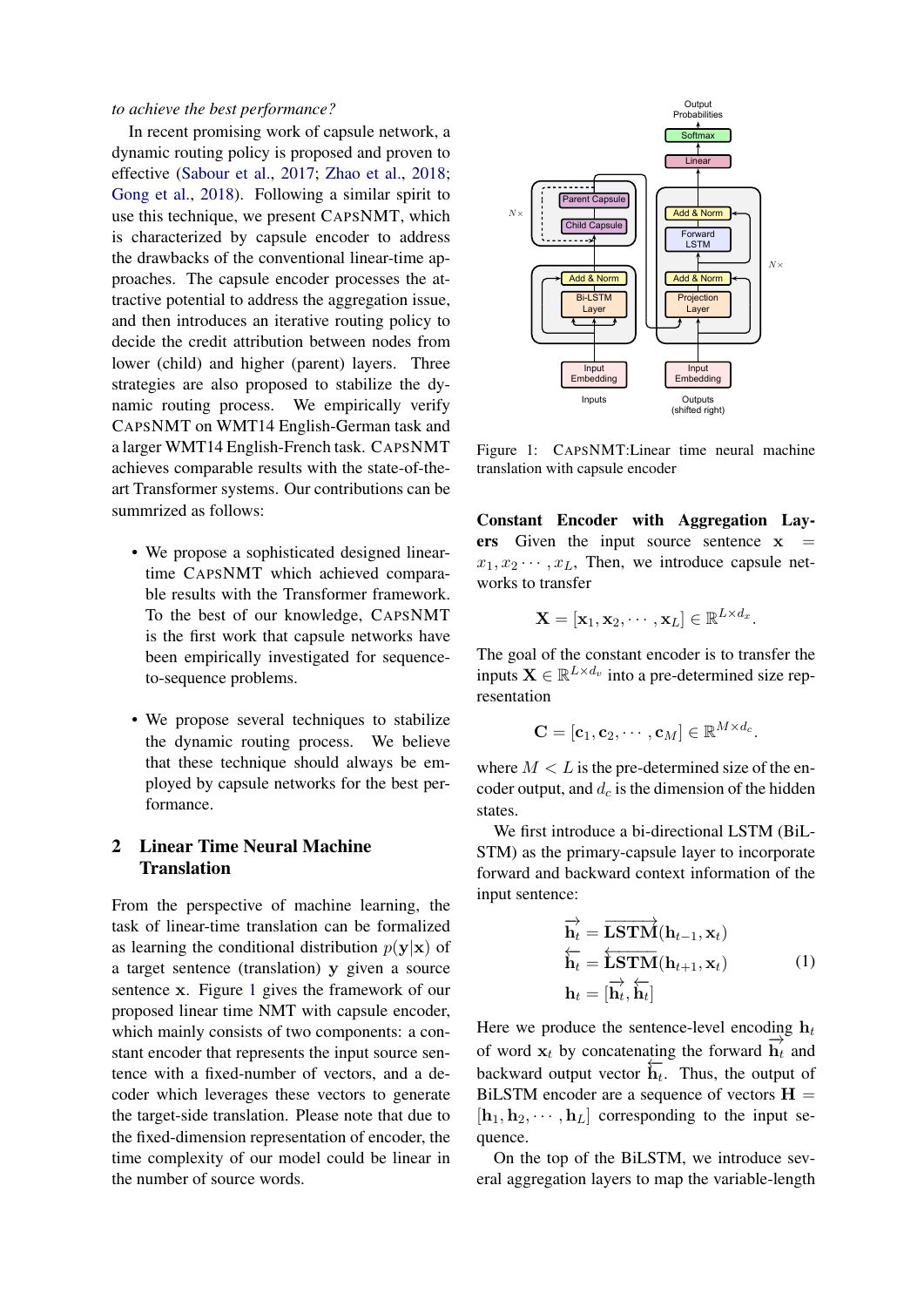inputs into the compressed representation. To demonstrate the effectiveness of our encoder, we compare it with a more powerful aggregation method, which mainly involves Max and Average pooling.

Both Max and Average pooling are the simplest ways to aggregate information, which require no additional parameters while being computationally efficient. Using these two operations, we perform pooling along the time step as follows:

$$
\mathbf{h}^{max} = \max([\mathbf{h}_1, \mathbf{h}_2, \cdots, \mathbf{h}_L]) \qquad (2)
$$

$$
\mathbf{h}^{avg} = \frac{1}{L} \sum_{i=1}^{L} \mathbf{h}_i
$$
 (3)

Moreover, because the last time step state  $h<sub>L</sub>$  and the first time step state  $h_1$  provide complimentary information, we also exploit them to enrich the final output representation of encoder. Formally, the output representation of encoder consists of four vectors,

$$
\mathbf{C} = [\mathbf{h}^{max}, \mathbf{h}^{avg}, \mathbf{h}_1, \mathbf{h}_L]. \tag{4}
$$

The last time step state  $h<sub>L</sub>$  and the first time step state  $h_1$  provide complimentary information, thus improve the performance. The compressed represention C is fixed for the subsequent translation generation, therefore its quality directly affects the success of building the Enc-Dec paradigm. In this work, we mainly focus on how to introduce aggregation layers with capsule networks to accurately produce the compressed representation of input sentences, of which details will be provided in Section [3.](#page-2-0)

LSTM Decoder The goal of the LSTM is to estimate the conditional probability  $p(y_t|y_{\leq t}; x_1, x_2, \cdots, x_T)$ , where  $(x_1, x_2, \dots, x_T)$  is the input sequence and  $(y_1, y_2, \dots, y_{T'})$  is its corresponding output sequence.

A simple strategy for general sequence learning is to map the input sequence to a fixedsized vector, and then to map the vector to the target sequence with a conditional LSTM decoder[\(Sutskever et al.,](#page-8-0) [2014\)](#page-8-0):

$$
\mathbf{s}_t = \mathbf{LSTM}(\mathbf{s}_{t-1}, \mathbf{u}_t)
$$
  

$$
\mathbf{u}_t = \mathbf{W}_c[\mathbf{c}_1, \cdots, \mathbf{c}_M] + \mathbf{y}_t
$$
 (5)

where  $y_t$  is the target word embedding of  $y_t$ ,  $u_t$ is the inputs of LSTM at time step t,  $[\mathbf{c}_1, \cdots, \mathbf{c}_M]$ 

is the concatenation of the source sentence represention and  $W_c$  is the projection matrix. Since  $\mathbf{W}_c[\mathbf{c}_1, \cdots, \mathbf{c}_M]$  is calculated in advance, the decoding time could be linear in the length of the sentence length. At inference stage, we only utilize the top-most hidden states  $s_t$  to make the final prediction with a softmax layer:

$$
p(y_t|y_{t-1}, \mathbf{x}) = \mathbf{softmax}(\mathbf{W}_o \mathbf{s}_t). \qquad (6)
$$

Similar as [\(Vaswani et al.,](#page-8-6) [2017\)](#page-8-6), we also employ a residual connection [\(He et al.,](#page-8-12) [2016\)](#page-8-12) around each of the sub-layers, followed by layer normalization [\(Ba et al.,](#page-8-13) [2016\)](#page-8-13).

# <span id="page-2-0"></span>3 Aggregation layers with Capsule **Networks**

<span id="page-2-1"></span>

Figure 2: Capsule encoder with dynamic routing by agreement

The aggregation layers with capsule networks play a crucial role in our model. As shown in Figure [2,](#page-2-1) unlike the traditional linear-time approaches collecting information in a bottomup approach without considering the state of the whole encoding, our capsule layer is able to iteratively decide the information flow, where the partwhole relationship of the source sentence can be effectively captured.

#### 3.1 Child-Parent Relationships

To compress the input information into the representation with pre-determined size, the central issue we should address is to determine the information flow from the input capsules to the output capsules.

Capsule network is an ideal solution which is able t to address the representational limitation and exponential inefficiencies of the simple aggregation pooling method. It allows the networks to au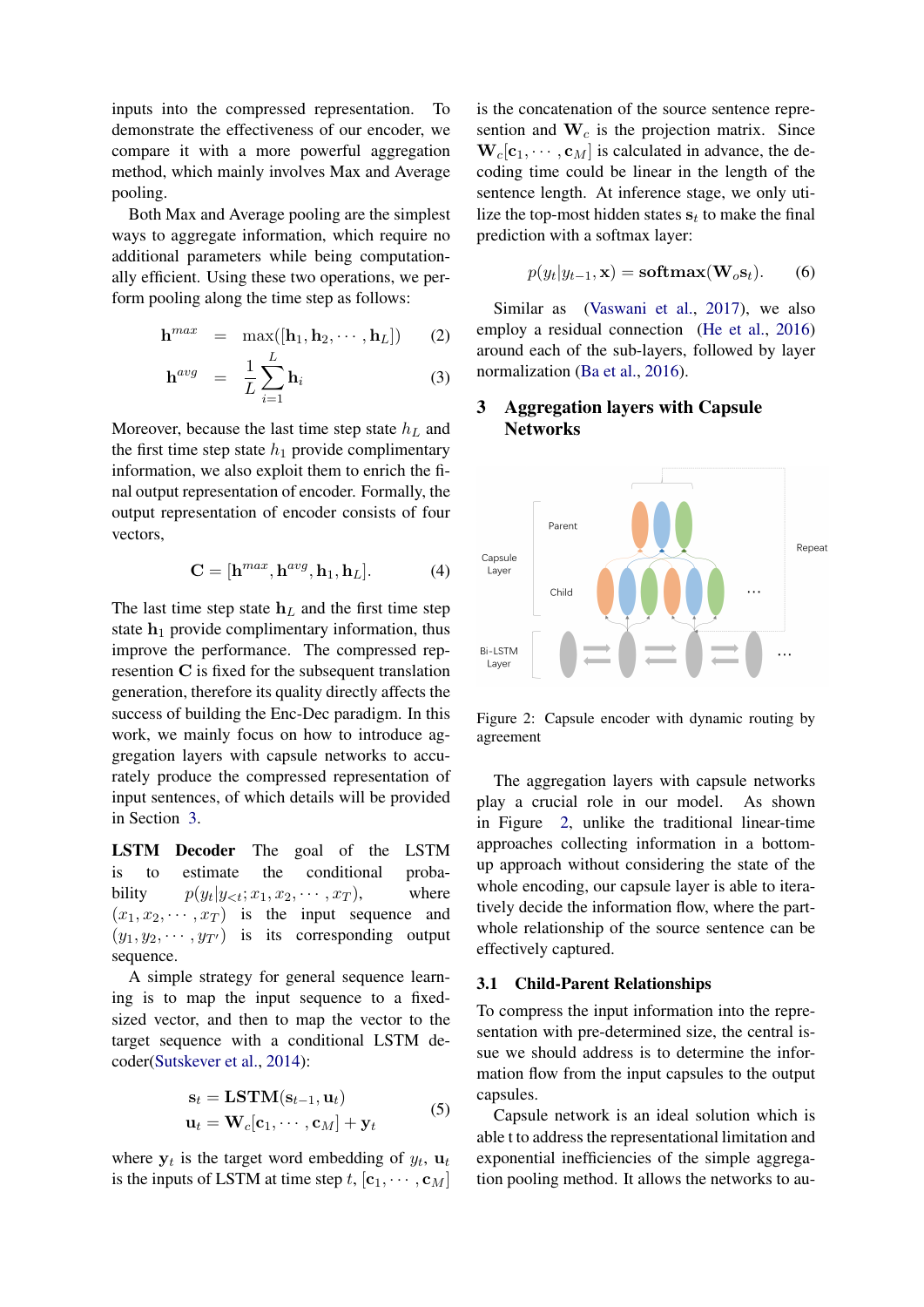tomatically learn child-parent (or part-whole) relationships. Formally,  $\mathbf{u}_{i\rightarrow j}$  denotes the information be transferred from the child capsule  $h_i$  into the parent capsule  $c_i$ :

<span id="page-3-1"></span>
$$
\mathbf{u}_{i \to j} = \alpha_{ij} \mathbf{f}(\mathbf{h}_i, \boldsymbol{\theta}_j) \tag{7}
$$

where  $\alpha_{ij} \in \mathbb{R}$  can be viewed as the voting weight on the information flow from child capsule to the parent capsule;  $f(h_i, \theta_j)$  is the transformation function and in this paper, we use a single layer feed forward neural networks:

<span id="page-3-2"></span>
$$
\mathbf{f}(\mathbf{h}_i, \boldsymbol{\theta}_j) = \mathbf{ReLU}(\mathbf{h}_i \mathbf{W}_j)
$$
(8)

where  $\mathbf{W}_j \in \mathbb{R}^{d_c \times dc}$  is the transformation matrix corresponding to the position  $j$  of the parent capsule.

Finally, the parent capsule aggregates all the incoming messages from all the child capsules:

$$
\mathbf{v}_i = \sum_{j=1}^L \mathbf{u}_{j \to i} \tag{9}
$$

and then squashes  $\mathbf{v}_i$  to  $||\mathbf{v}_i|| \in (0,1)$  confine. ReLU or similar non linearity functions work well with single neurons. However we find that this squashing function works best with capsules. This tries to squash the length of output vector of a capsule. It squashes to 0 if it is a small vector and tries to limit the output vector to 1 if the vector is long.

<span id="page-3-4"></span>
$$
\mathbf{c}_{i} = \mathbf{squash}(\mathbf{v}_{i})
$$

$$
= \frac{||\mathbf{v}_{i}||^{2}}{1 + ||\mathbf{v}_{i}||^{2}} \frac{\mathbf{v}_{i}}{||\mathbf{v}_{i}||}
$$
(10)

### 3.2 Dynamic Routing by Agreement

The dynamic routing process is implemented via an EM iterative process of refining the coupling coefficient  $\alpha_{ij}$ , which measures proportionally how much information is to be transferred from  $\mathbf{h}_i$  to  $\mathbf{c}_j$ .

At iteration t, the coupling coefficient  $\alpha_{ij}$  is computed by

<span id="page-3-0"></span>
$$
\alpha_{ij}^{t} = \frac{\exp(b_{ij}^{t-1})}{\sum_{k} \exp(b_{ik}^{t-1})}
$$
(11)

<span id="page-3-5"></span>where  $\sum \alpha_i \alpha i j$ . This ensures that all the information from the child capsule  $h_i$  will be transferred to the parent.

$$
b_{ij}^t = b_{ij}^{t-1} + \mathbf{c}_j^t \cdot \mathbf{f}(\mathbf{h}_i^t, \boldsymbol{\theta}_j^t)
$$
 (12)

This coefficient  $b_{ij}^t$  is simply a temporary value that will be iteratively updated with the value  $b_{ij}^{t-1}$ of the previous iteration and the scalar product of  ${\bf c}_j^{t-1}$  and  ${\bf f}({\bf h}_j^{t-1}, {\boldsymbol \theta}_j^{t-1})$ , which is essentially the similarity between the input to the capsule and the output from the capsule. Likewise, remember from above, the lower level capsule will send its output to the higher level capsule with similar output. Particularly,  $b_{ij}^0$  is initialized with 0. The coefficient depends on the location and type of both the child and the parent capsules, which iteratively refinement of  $b_{ij}$ . The capsule network can increase or decrease the connection strength by dynamic routing. It is more effective than the previous routing strategies such as max-pooling which essentially detects whether a feature is present in any position of the text, but loses spatial information about the feature.

<span id="page-3-3"></span>

| <b>Algorithm 1 Dynamic Routing Algorithm</b> |                                                                                        |  |  |  |
|----------------------------------------------|----------------------------------------------------------------------------------------|--|--|--|
|                                              | 1: <b>procedure</b> ROUTING( $[\mathbf{h}_1, \mathbf{h}_2, \cdots, \mathbf{h}_L], T$ ) |  |  |  |
| 2:                                           | Initialize $\mathbf{b}_{ij}^0 \leftarrow 0$                                            |  |  |  |
| 3:                                           | for each $t \in \text{range}(0:T)$ do                                                  |  |  |  |
| 4:                                           | Compute the routing coefficients $\alpha_{ij}^t$                                       |  |  |  |
|                                              | for all $i \in [1, L], j \in [1, M] \Rightarrow$ From Eq.(11)                          |  |  |  |
| 5:                                           | Update all the output capsule $c_i^t$ for all                                          |  |  |  |
|                                              | $\triangleright$ From Eq. (7,8,9,10)<br>$j\in[1,M]$                                    |  |  |  |
| 6:                                           | Update all the coefficient $\mathbf{b}_{ij}^t$ for all                                 |  |  |  |
|                                              | $i \in [1, L], j \in [1, M]$<br>$\triangleright$ From Eq.(12)                          |  |  |  |
|                                              | end for<br>7:                                                                          |  |  |  |
|                                              | 8: return $[\mathbf{c}_1, \mathbf{c}_2, \cdots, \mathbf{c}_M]$                         |  |  |  |
|                                              | 9: end procedure                                                                       |  |  |  |

When an output capsule  $c_j^t$  receives the incoming messages  $\mathbf{u}_{i \to j}^{t}$ , its state will be updated and the coefficient  $\alpha_{ij}^{t}$  is also re-computed for the input capsule  $\mathbf{h}_i^{t-1}$ . Thus, we iteratively refine the route of information flowing, towards an instance dependent and context aware encoding of a sequence. After the source input is encoded into M capsules, we map these capsules into vector representation by simply concatenating all capsules:

$$
\mathbf{C} = [\mathbf{c}_1, \mathbf{c}_2, \cdots, \mathbf{c}_M] \tag{13}
$$

Finally matrix C will then be fed to the final end to end NMT model as the source sentence encoder.

In this work, we also explore three strategies to improve the accuracy of the routing process.

Position-aware Routing strategy The routing process iteratively decides what and how much in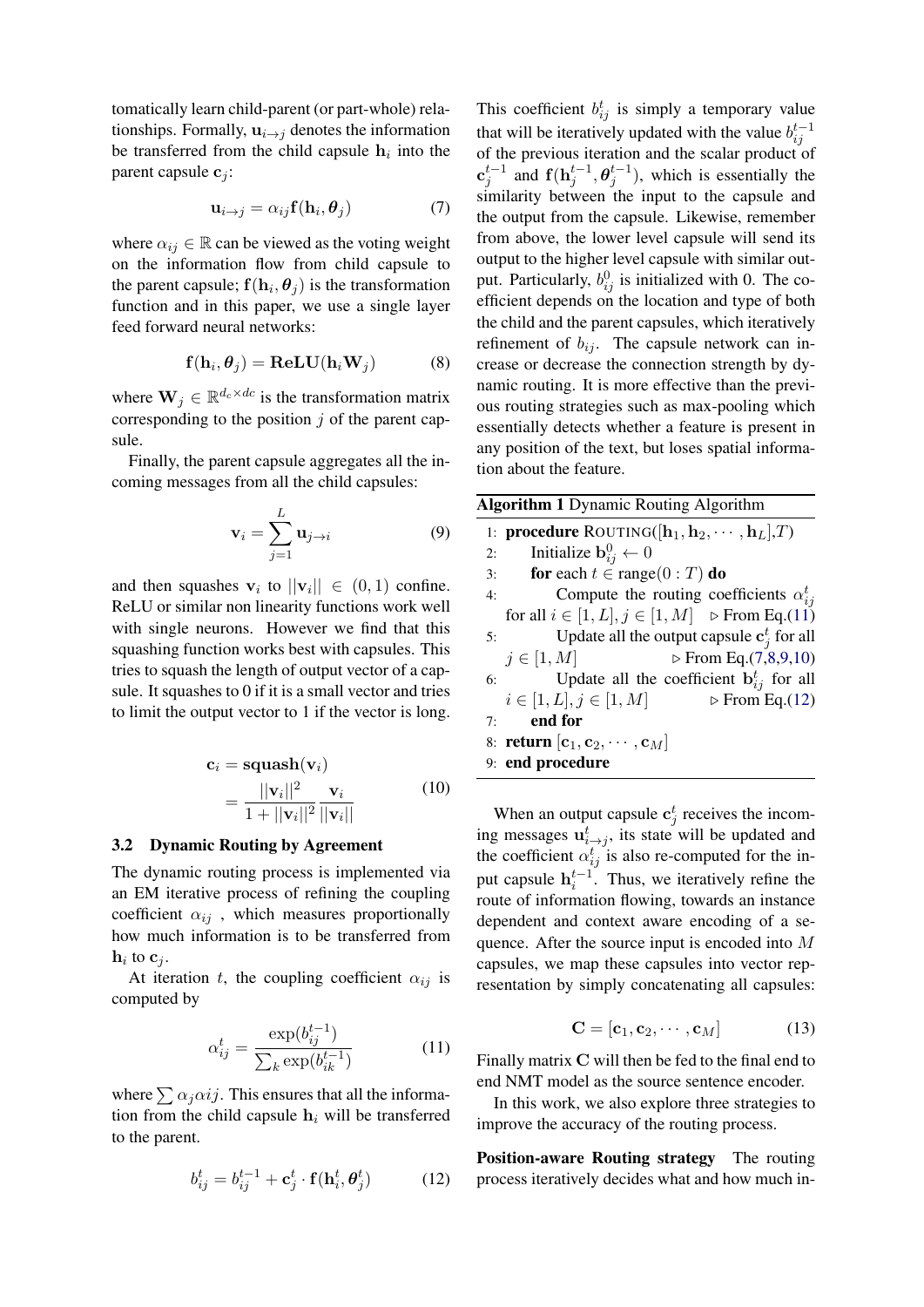formation is to be sent to the final encoding with considering the state of both the final outputs capsule and the inputs capsule. In order to fully exploit the order of the child and parent capsules to capture the child-parent relationship more efficiently, we add "positional encoding" to the representations of child and parent capsules. In this way, some information can be injected according to the relative or absolute position of capsules in the sequence. In this aspect, there have many choices of positional encodings proposed in many NLP tasks [\(Gehring et al.,](#page-8-14) [2017b;](#page-8-14) [Vaswani et al.,](#page-8-6) [2017\)](#page-8-6). Their experimental results strongly demonstrate that adding positional information in the text is more effective than in image since there is some sequential information in the sentence. In this work, we follow [\(Vaswani et al.,](#page-8-6) [2017\)](#page-8-6) to apply sine and cosine functions of different frequencies.

Non-sharing Weight Strategy Besides, we explore two types of transformation matrices to generate the message vector  $\mathbf{u}_{i\rightarrow j}$  which has been previously mentioned Eq.[\(7](#page-3-1)[,8\)](#page-3-2). The first one shares parameters  $\theta$  across different iterations. In the second design, we replace the shared parameters with the non-shared strategy  $\theta^t$  where t is the iteration step during the dynamic process. We will compare the effects of these two strategies in our experiments. In our preliminary, we found that nonshared weight strategy works slightly better than the shared one which is in consistent with [\(Liao](#page-8-15) [and Poggio,](#page-8-15) [2016\)](#page-8-15).

Separable Composition and Scoring strategy The most important idea behind capsule networks is to measure the input and output similarity. It is often modeled as a dot product function between the input and the output capsule, and the routing coefficient is updated correspondingly. Traditional capsule networks often resort to a straightforward strategy in which the "fusion" decisions (e.g., deciding the voting weight ) are made based on the values of feature-maps. This is essentially a soft template matching [\(Lawrence et al.,](#page-8-16) [1997\)](#page-8-16), which works for tasks like classification, however, is undesired for maintaining the composition functionality of capsules. Here, we propose to employ separate functional networks to release the scoring duty, and let  $\theta$  defined in Eq.[\(7\)](#page-3-1) be responsible for composition. More specifically, we redefined the iteratively scoring function in Eq.[\(12\)](#page-3-5) as follow,

$$
b_{ij}^t = b_{ij}^{t-1} + \mathbf{g}(\mathbf{c}_j^t) \cdot \mathbf{g}(\mathbf{h}_i^t). \tag{14}
$$

Here  $g(.)$  is a fully connected feed-forward network, which consists of two linear transformations with a ReLU activation and is applied to each position separately.

# 4 Experiments

#### 4.1 Datasets

We mainly evaluated CAPSNMT on the widely used WMT English-German and English-French translation task. The evaluation metric is BLEU. We tokenized the reference and evaluated the performance with multi-bleu.pl. The metrics are exactly the same as in previous work [\(Papineni et al.,](#page-8-17) [2002\)](#page-8-17).

For English-German, to compare with the results reported by previous work, we used the same subset of the WMT 2014 training corpus that contains 4.5M sentence pairs with 91M English words and 87M German words. The concatenation of news-test 2012 and news-test 2013 is used as the validation set and news-test 2014 as the test set.

To evaluate at scale, we also report the results of English-French. To compare with the results reported by previous work on end-to-end NMT, we used the same subset of the WMT 2014 training corpus that contains 36M sentence pairs. The concatenation of news-test 2012 and news-test 2013 serves as the validation set and news-test 2014 as the test set.

#### 4.2 Training details

Our training procedure and hyper parameter choices are similar to those used by [\(Vaswani](#page-8-6) [et al.,](#page-8-6) [2017\)](#page-8-6). In more details, For English-German translation and English-French translation, we use 50K sub-word tokens as vocabulary based on Byte Pair Encoding[\(Sennrich et al.,](#page-8-5) [2015\)](#page-8-5). We batched sentence pairs by approximate length, and limited input and output tokens per batch to 4096 per GPU.

During training, we employed label smoothing of value  $\epsilon = 0.1$ [\(Pereyra et al.,](#page-8-18) [2017\)](#page-8-18). We used a beam width of 8 and length penalty  $\alpha = 0.8$ in all the experiments. The dropout rate was set to 0.3 for the English-German task and 0.1 for the English-French task. Except when otherwise mentioned, NMT systems had 4 layers encoders followed by a capsule layer and 3 layers decoders. We trained for 300,000 steps on 8 M40 GPUs, and averaged the last 50 checkpoints, saved at 30 minute intervals. For our base model, the dimen-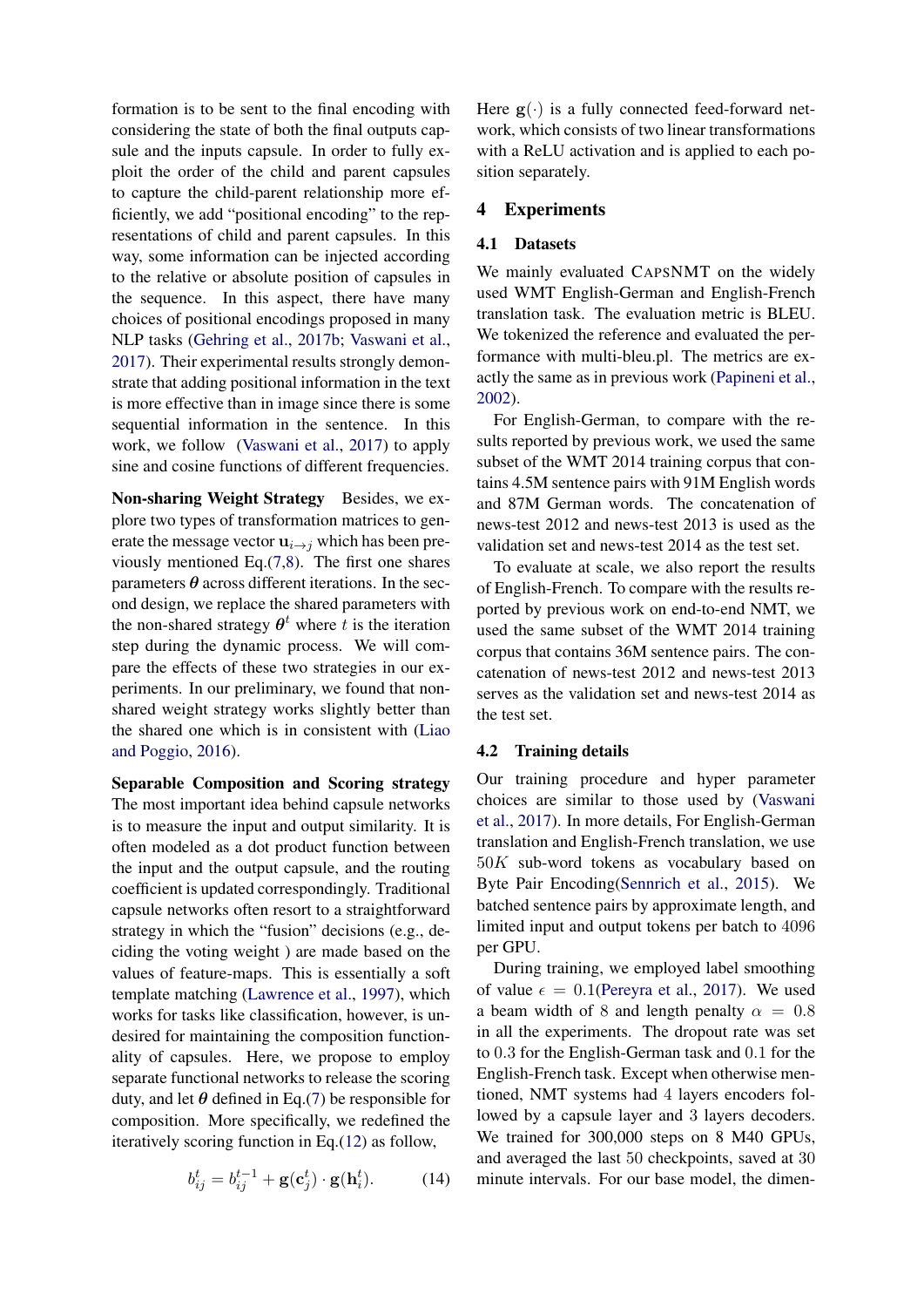<span id="page-5-0"></span>

| <b>SYSTEM</b>                    | Architecture            | Time            | <b>EN-Fr BLEU</b> | <b>EN-DE BLEU</b> |  |  |  |
|----------------------------------|-------------------------|-----------------|-------------------|-------------------|--|--|--|
| Buck et al. (2014)               | Winning WMT14           |                 | 35.7              | 20.7              |  |  |  |
| Existing Enc-Dec Att NMT systems |                         |                 |                   |                   |  |  |  |
| Wu et al. (2016)                 | GNMT + Ensemble         | S  T            | 40.4              | 26.3              |  |  |  |
| Gehring et al. (2017a)           | Conv <sub>S2S</sub>     | S  T            | 40.5              | 25.2              |  |  |  |
| Vaswani et al. (2017)            | Transformer (base)      | $ S  T + T  T $ | 38.1              | 27.3              |  |  |  |
| Vaswani et al. (2017)            | Transformer (large)     | $S  T + T  T $  | 41.0              | 27.9              |  |  |  |
| Existing Enc-Dec NMT systems     |                         |                 |                   |                   |  |  |  |
| Luong et al. $(2015)$            | Reverse Enc-Dec         | $ S $ + $ T $   |                   | 14.0              |  |  |  |
| Sutskever et al. (2014)          | Reverse stack Enc-Dec   | $ S + T $       | 30.6              |                   |  |  |  |
| Zhou et al. $(2016)$             | Deep Enc-Dec            | $ S + T $       | 36.3              | 20.6              |  |  |  |
| Kalchbrenner et al. (2016)       | <b>ByteNet</b>          | $c S +c T $     |                   | 23.7              |  |  |  |
| CAPSNMT systems                  |                         |                 |                   |                   |  |  |  |
| <b>Base Model</b>                | Simple Aggregation      | $c S +c T $     | 37.1              | 21.3              |  |  |  |
| <b>Base Model</b>                | <b>CAPSNMT</b>          | $c S +c T $     | 39.6              | 25.7              |  |  |  |
| <b>Big Model</b>                 | <b>CAPSNMT</b>          | $c S +c T $     | 40.0              | 26.4              |  |  |  |
| <b>Base Model</b>                | Simple Aggregation + KD | $c S +c T $     | 38.6              | 23.4              |  |  |  |
| <b>Base Model</b>                | CAPSNMT + KD            | $c S +c T $     | 40.4              | 26.9              |  |  |  |
| Big Model                        | CAPSNMT+KD              | $c S +c T $     | 40.6              | 27.6              |  |  |  |

Table 1: Case-sensitive BLEU scores on English-German and English-French translation. KD indicates knowledge distillation [\(Kim and Rush,](#page-8-20) [2016\)](#page-8-20).

sions of all the hidden states were set to 512 and for the big model, the dimensions were set to 1024. The capsule number is set to 6.

Sequence-level knowledge distillation is applied to alleviate multimodality in the training dataset, using the state-of-the-art transformer base models as the teachers[\(Kim and Rush,](#page-8-20) [2016\)](#page-8-20). We decode the entire training set once using the teacher to create a new training dataset for its respective student.

# 4.3 Results on English-German and English-French Translation

The results on English-German and English-French translation are presented in Table [1.](#page-5-0) We compare CAPSNMT with various other systems including the winning system in WMT'14 [\(Buck](#page-8-19) [et al.,](#page-8-19) [2014\)](#page-8-19), a phrase-based system whose language models were trained on a huge monolingual text, the Common Crawl corpus. For Enc-Dec Att systems, to the best of our knowledge, GNMT is the best RNN based NMT system. Transformer [\(Vaswani et al.,](#page-8-6) [2017\)](#page-8-6) is currently the SOTA system which is about 2.0 BLEU points better than GNMT on the English-German task and 0.6 BLEU points better than GNMT on the English-French task. For Enc-Dec NMT, ByteNet is the previous state-of-the-art system which has 150 convolutional encoder layers and 150 convolutional decoder layers.

On the English-to-German task, our big CAP-SNMT achieves the highest BLEU score among all the Enc-Dec approaches which even outperform ByteNet, a relative strong competitor, by +3.9 BLEU score. In the case of the larger English-French task, we achieves the comparable BLEU score among all the with Big Transform, a relative strong competitor with a gap of only 0.4 BLEU score. To show the power of the capsule encoder, we also make a comparison with the simple aggregation version of the Enc-Dec model, and again yields a gain of  $+1.8$  BLEU score on English-German task and  $+3.5$  BLEU score on English-French task for the base model. The improvements is in consistent with our intuition that the dynamic routing policy is more effective than the simple aggregation method. It is also worth noting that for the small model, the capsule encoder approach get an improvement of  $+2.3$ BLEU score over the Base Transform approach on English-French task. Knowledge also helps a lot to bridge the performance gap between CAP-SNMT and the state-of-the-art transformer model.

The first column indicates the time complexity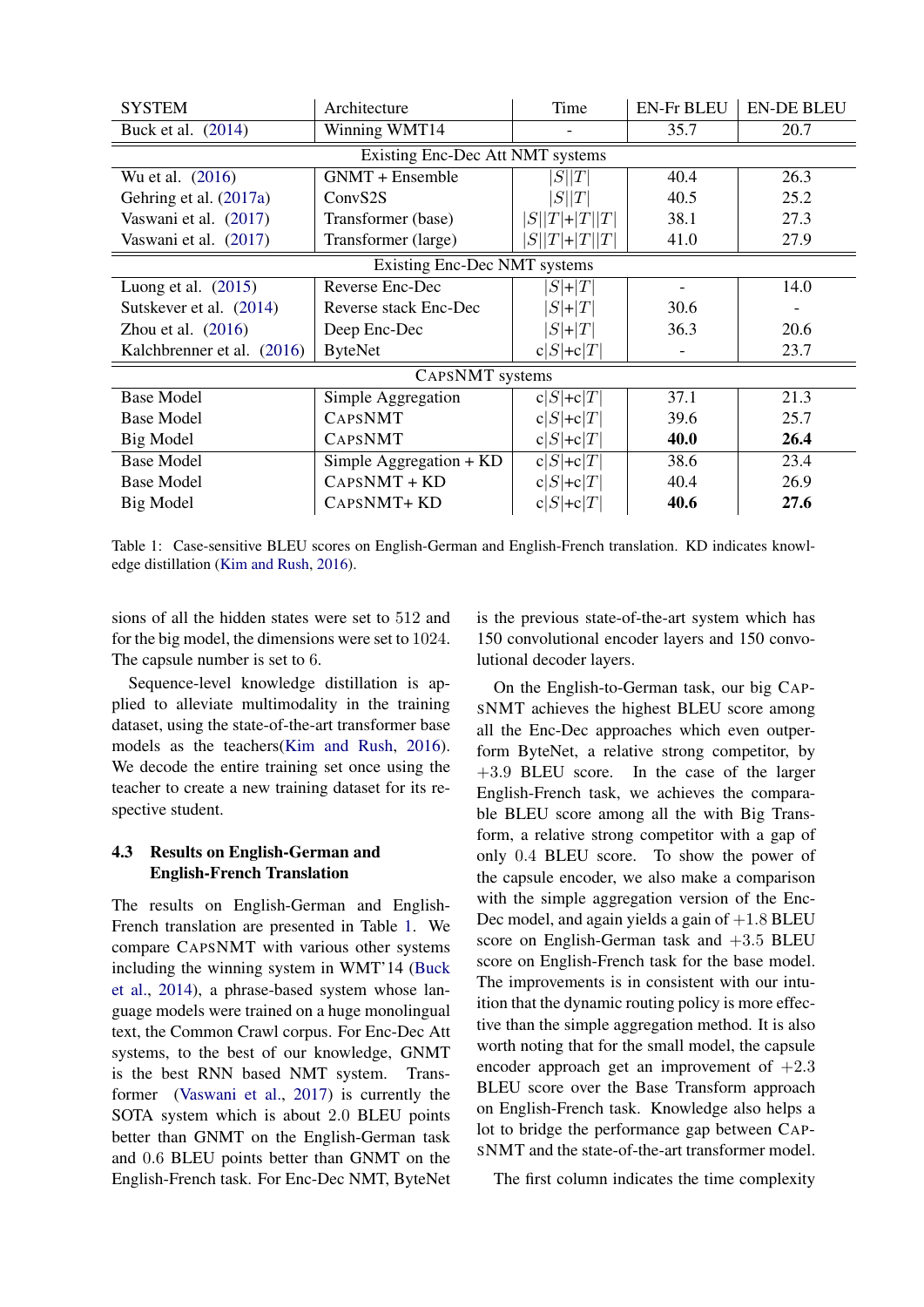of the network as a function of the length of the sequences and is denoted by Time. The ByteNet, the RNN Encoder-Decoder are the only networks that have linear running time (up to the constant c). The RNN Enc-Dec, however, does not preserve the source sequence resolution, a feature that aggravates learning for long sequences. The Enc-Dec Att do preserve the resolution, but at a cost of a quadratic running time. The ByteNet overcomes these problem with the convolutional neural network, however the architecture must be deep enough to capture the global information of a sentence. The capsule encoder makes use of the dynamic routing policy to automatically learn the part-whole relationship and encode the source sentence into fixed size representation. With the capsule encoder, CAPSNMT keeps linear running time and the constant  $c$  is the capsule number which is set to 6 in our mainly experiments.

### 4.4 Ablation Experiments

In this section, we evaluate the importance of our main techniques for training CAPSNMT. We believe that these techniques are universally applicable across different NLP tasks, and should always be employed by capsule networks for best performance. From Table [2](#page-6-0) we draw the following con-

<span id="page-6-0"></span>

| Model                               | <b>BLEU</b> |
|-------------------------------------|-------------|
| <b>Base CAPSNMT</b>                 | 24.7        |
| + Non-weight sharing                | 25.1        |
| + Position-aware Routing Policy     | 25.3        |
| + Separable Composition and Scoring | 25.7        |
| +Knowledge Distillation             | 26.9        |

Table 2: English-German task: Ablation experiments of different technologies.

clusions:

- Non-weight sharing strategy We observed that the non-weight sharing strategy improves the baseline model leading to an increase of 0.4 BLEU.
- Position-aware Routing strategy Adding the position embedding to the child capsule and the parent capsule can obtain an improvement of 0.2 BLEU score.
- Separable Composition and Scoring strategy Redefinition of the dot product function contributes significantly to the quality of the

model, resulting in an increase of 0.4 BLEU score.

• Knowledge Distillation Sequence-level knowledge distillation can still achive an increase of  $+1.2$  BLEU.

# 4.5 Model Analysis

In this section, We study the attribution of CAP-SNMT.

Effects of Iterative Routing We also study how the iteration number affect the performance of aggregation on the English-German task. Figure [3](#page-6-1) shows the comparison of 2−4 iterations in the dynamic routing process. The capsule number is set to 2, 4, 6 and 8 for each comparison respectively. We found that the performances on several different capsule number setting reach the best when iteration is set to 3. The results indicate the dynamic routing is contributing to improve the performance and a larger capsule number often leads to better results.

<span id="page-6-1"></span>

Figure 3: Effects of Iterative Routing with different capsule numbers

<span id="page-6-2"></span>

| Model              | Num | Latency(ms) |
|--------------------|-----|-------------|
| <b>Transformer</b> |     | 225         |
| <b>CAPSNMT</b>     |     | 146         |
| <b>CAPSNMT</b>     | 6   | 153         |
| <b>CAPSNMT</b>     |     | 168         |

Table 3: Time required for decoding with the base model. Num indicates the capsule number. Decoding indicates the amount of time in millisecond required for translating one sentence, which is averaged over the whole English-German newstest2014 dataset.

Analysis on Decoding Speed We show the decoding speed of both the transformer and CAP-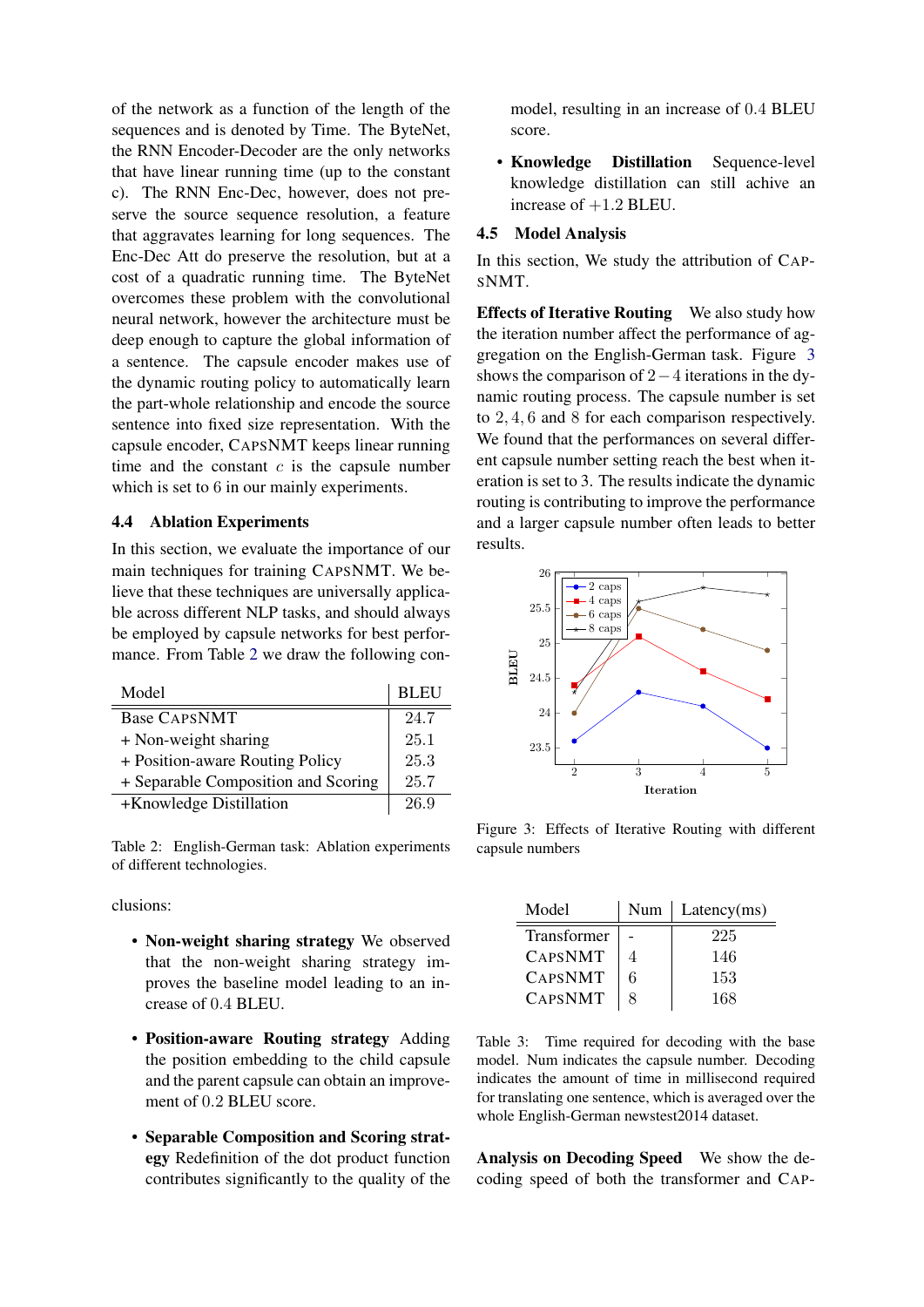SNMT in Table [3.](#page-6-2) Thg results empirically demonstrates that CAPSNMT can improve the decoding speed of the transformer approach by  $+50\%$ .

Performance on long sentences A more detailed comparison between CAPSNMT and Transformer can be seen in Figure [4.](#page-7-0) In particular, we test the BLEU scores on sentences longer than {0, 10, 20, 30, 40, 50}. We were surprised to discover that the capsule encoder did well on medium-length sentences. There is no degradation on sentences with less than 40 words, however, there is still a gap on the longest sentences. A deeper capsule encoder potentially helps to address the degradation problem and we will leave this in the future work.

<span id="page-7-0"></span>

Figure 4: The plot shows the performance of our system as a function of sentence length, where the x-axis corresponds to the test sentences sorted by their length.

<span id="page-7-1"></span>Orlando Bloom and Miranda Kerr still love each other Orlando Bloom and Miranda Kerr still love each other Orlando Bloom and Miranda Kerr still love each other Orlando Bloom and Miranda Kerr still love each other

Table 4: A visualization to show the perspective of a sentence from 4 different capsules at the third iteration.

Visualization We visualize how much information each child capsule sends to the parent capsules. As shown in Table [4,](#page-7-1) the color density of each word denotes the coefficient  $\alpha_{ij}$  at iteration 3 in Eq.[\(11\)](#page-3-0). At first iteration, the  $\alpha_{ij}$  follows a uniform distribution since  $b_{ij}$  is initialized to 0, and  $\alpha_{ij}$  then will be iteratively fitted with dynamic routing policy. It is appealing to find that afte 3 iterations, the distribution of the voting weights $\alpha_{ij}$ will converge to a sharp distribution and the values will be very close to 0 or 1. It is also worth

mentioning that the capsule seems able to capture some structure information. For example, the information of phrase *still love each other* will be sent to the same capsule. We will make further exploration in the future work.

#### 5 Related Work

Linear Time Neural Machine Translation Several papers have proposed to use neural networks to directly learn the conditional distribution from a parallel corpus[\(Kalchbrenner and Blun](#page-8-21)[som,](#page-8-21) [2013;](#page-8-21) [Sutskever et al.,](#page-8-0) [2014;](#page-8-0) [Cho et al.,](#page-8-22) [2014;](#page-8-22) [Kalchbrenner et al.,](#page-8-4) [2016\)](#page-8-4). In [\(Sutskever](#page-8-0) [et al.,](#page-8-0) [2014\)](#page-8-0), an RNN was used to encode a source sentence and starting from the last hidden state, to decode a target sentence. Different the RNN based approach, Kalchbrenner et al., [\(2016\)](#page-8-4) propose ByteNet which makes use of the convolution networks to build the liner-time NMT system. Unlike the previous work, the CAPSNMT encodes the source sentence with an iterative process to decide the credit attribution between nodes from lower and higher layers.

Capsule Networks for NLP Currently, much attention has been paid to how developing a sophisticated encoding models to capture the long and short term dependency information in a sequence. Gong et al., [\(2018\)](#page-8-11) propose an aggregation mechanism to obtain a fixed-size encoding with a dynamic routing policy. Zhao et al., [\(2018\)](#page-9-1) explore capsule networks with dynamic routing for multi-task learning and achieve the best performance on six text classification benchmarks. Wang et al., [\(2018\)](#page-8-23) propose RNN-Capsule, a capsule model based on Recurrent Neural Network (RNN) for sentiment analysis. To the best of our knowledge, CAPSNMT is the first work that capsule networks have been empirically investigated for sequence-to-sequence problems.

# 6 Conclusion

We have introduced CAPSNMT for linear-time NMT. Three strategies were proposed to boost the performance of dynamic routing process. The emperical results show that CAPSNMT can achieve state-of-the-art results with better decoding latency in several benchmark datasets.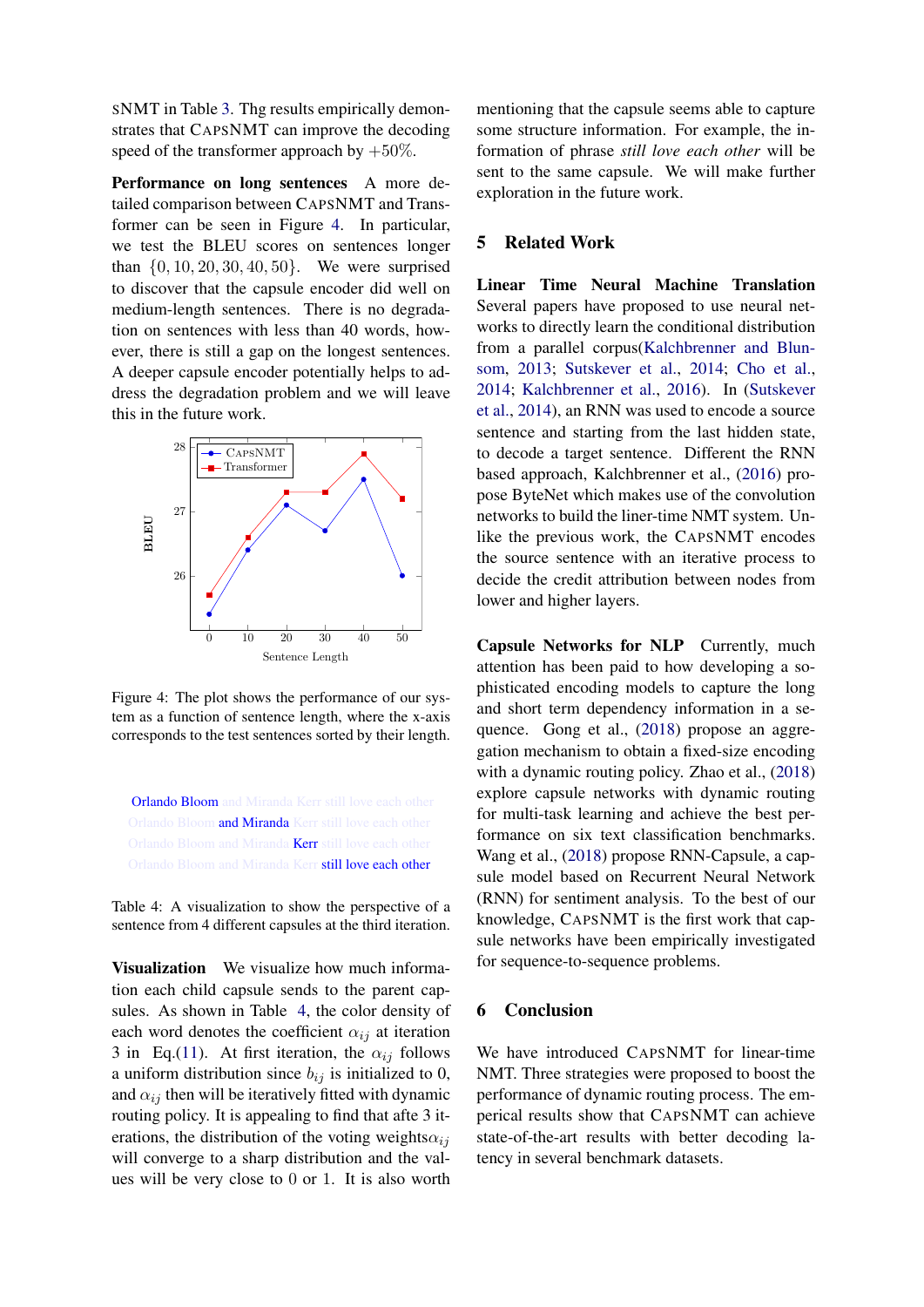#### References

- <span id="page-8-13"></span>Jimmy Lei Ba, Jamie Ryan Kiros, and Geoffrey E Hinton. 2016. Layer normalization. *arXiv preprint arXiv:1607.06450*.
- <span id="page-8-9"></span>Dzmitry Bahdanau, Kyunghyun Cho, and Yoshua Bengio. 2014. Neural machine translation by jointly learning to align and translate. *arXiv preprint arXiv:1409.0473*.
- <span id="page-8-19"></span>Christian Buck, Kenneth Heafield, and Bas Van Ooyen. 2014. N-gram counts and language models from the common crawl. In *LREC*, volume 2, page 4. Citeseer.
- <span id="page-8-8"></span>David Chiang. 2005. A hierarchical phrase-based model for statistical machine translation. In *Proceedings of the 43rd Annual Meeting on Association for Computational Linguistics*, pages 263–270. Association for Computational Linguistics.
- <span id="page-8-22"></span>Kyunghyun Cho, Bart Van Merriënboer, Caglar Gulcehre, Dzmitry Bahdanau, Fethi Bougares, Holger Schwenk, and Yoshua Bengio. 2014. Learning phrase representations using rnn encoder-decoder for statistical machine translation. *arXiv preprint arXiv:1406.1078*.
- <span id="page-8-3"></span>Jonas Gehring, Michael Auli, David Grangier, Denis Yarats, and Yann N. Dauphin. 2017a. [Con](http://arxiv.org/abs/1705.03122)[volutional sequence to sequence learning.](http://arxiv.org/abs/1705.03122) *CoRR*, abs/1705.03122.
- <span id="page-8-14"></span>Jonas Gehring, Michael Auli, David Grangier, Denis Yarats, and Yann N Dauphin. 2017b. Convolutional sequence to sequence learning. *arXiv preprint arXiv:1705.03122*.
- <span id="page-8-11"></span>Jingjing Gong, Xipeng Qiu, Shaojing Wang, and Xuanjing Huang. 2018. Information aggregation via dynamic routing for sequence encoding. *international conference on computational linguistics*.
- <span id="page-8-12"></span>Kaiming He, Xiangyu Zhang, Shaoqing Ren, and Jian Sun. 2016. Deep residual learning for image recognition. In *Proceedings of the IEEE Conference on Computer Vision and Pattern Recognition*, pages 770–778.
- <span id="page-8-21"></span>Nal Kalchbrenner and Phil Blunsom. 2013. Recurrent continuous translation models. In *Proceedings of the 2013 Conference on Empirical Methods in Natural Language Processing*, pages 1700–1709.
- <span id="page-8-4"></span>Nal Kalchbrenner, Lasse Espeholt, Karen Simonyan, Aaron van den Oord, Alex Graves, and Koray Kavukcuoglu. 2016. Neural machine translation in linear time. *arXiv preprint arXiv:1610.10099*.
- <span id="page-8-20"></span>Yoon Kim and Alexander M Rush. 2016. Sequencelevel knowledge distillation. *arXiv preprint arXiv:1606.07947*.
- <span id="page-8-7"></span>Philipp Koehn, Franz Josef Och, and Daniel Marcu. 2003. Statistical phrase-based translation. In *Proceedings of the 2003 Conference of the North American Chapter of the Association for Computational Linguistics on Human Language Technology-Volume 1*, pages 48–54. Association for Computational Linguistics.
- <span id="page-8-16"></span>Steve Lawrence, C Lee Giles, Ah Chung Tsoi, and Andrew D Back. 1997. Face recognition: A convolutional neural-network approach. *IEEE transactions on neural networks*, 8(1):98–113.
- <span id="page-8-15"></span>Qianli Liao and Tomaso Poggio. 2016. Bridging the gaps between residual learning, recurrent neural networks and visual cortex. *arXiv preprint arXiv:1604.03640*.
- <span id="page-8-1"></span>Minh-Thang Luong, Hieu Pham, and Christopher D Manning. 2015. Effective approaches to attentionbased neural machine translation. *arXiv preprint arXiv:1508.04025*.
- <span id="page-8-17"></span>Kishore Papineni, Salim Roukos, Todd Ward, and Wei-Jing Zhu. 2002. Bleu: a method for automatic evaluation of machine translation. In *Proceedings of the 40th annual meeting on association for computational linguistics*, pages 311–318. Association for Computational Linguistics.
- <span id="page-8-18"></span>Gabriel Pereyra, George Tucker, Jan Chorowski, Łukasz Kaiser, and Geoffrey Hinton. 2017. Regularizing neural networks by penalizing confident output distributions. *arXiv preprint arXiv:1701.06548*.
- <span id="page-8-10"></span>Sara Sabour, Nicholas Frosst, and Geoffrey E Hinton. 2017. Dynamic routing between capsules. *neural information processing systems*, pages 3856–3866.
- <span id="page-8-5"></span>Rico Sennrich, Barry Haddow, and Alexandra Birch. 2015. [Neural machine translation of rare words with](http://arxiv.org/abs/1508.07909) [subword units.](http://arxiv.org/abs/1508.07909) *CoRR*, abs/1508.07909.
- <span id="page-8-2"></span>Shiqi Shen, Yong Cheng, Zhongjun He, Wei He, Hua Wu, Maosong Sun, and Yang Liu. 2015. Minimum risk training for neural machine translation. *arXiv preprint arXiv:1512.02433*.
- <span id="page-8-0"></span>Ilya Sutskever, Oriol Vinyals, and Quoc V Le. 2014. Sequence to sequence learning with neural networks. In *Advances in neural information processing systems*, pages 3104–3112.
- <span id="page-8-6"></span>Ashish Vaswani, Noam Shazeer, Niki Parmar, Jakob Uszkoreit, Llion Jones, Aidan N Gomez, Łukasz Kaiser, and Illia Polosukhin. 2017. Attention is all you need. In *Advances in Neural Information Processing Systems*, pages 6000–6010.
- <span id="page-8-23"></span>Yequan Wang, Aixin Sun, Jialong Han, Ying Liu, and Xiaoyan Zhu. 2018. Sentiment analysis by capsules. In *Proceedings of the 2018 World Wide Web Conference on World Wide Web*, pages 1165–1174. International World Wide Web Conferences Steering Committee.